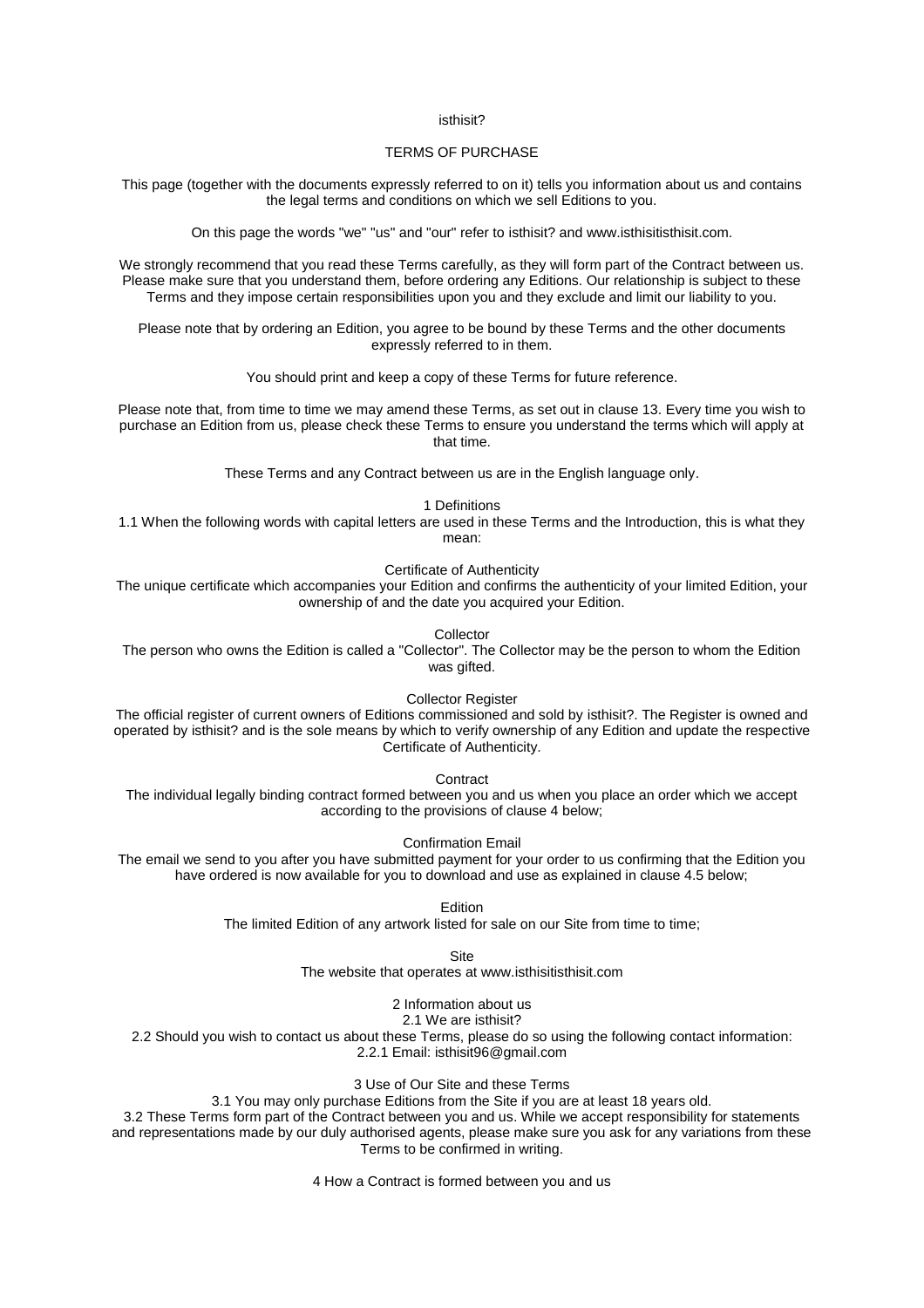4.1 During the checkout process you will be asked to complete your payment details. Where requested you must complete the compulsory fields indicated. All transactions on the Site are processed by PayPal. By choosing PayPal to process your payment you are diverted to the PayPal website and you are subject to PayPal Terms & Conditions and Policies.

4.2 Our order process allows you to check and amend any errors in your order at each stage of the process. The order summary shown to you before you submit your order will summarise your order including the total price of the Edition you have ordered

4.3 After you place an order, we will confirm our acceptance to you by sending you a Confirmation Email, which will confirm that the Edition has been sent to your PayPal email address. The Confirmation Email will provide you with any necessary further information explaining how to view your Edition. You will also be required to accept the User Licence in clause 9 of these Terms (which tells you how you may use your Edition and any restrictions that apply to you)

The Contract between us will only be formed at the time when we send you the Confirmation Email. 4.4 If we are unable to supply you with an Edition, for example because it is no longer available or because of an error in the price on the Site as referred to in clause 6.4, we will inform you of this by email and we will not process your order. If you have already paid for the Edition, we will refund you the full amount as soon as possible and in any event, within [7] days.

### 5 Price of Edition

5.1 The price of the Edition will be as quoted on the Site from time to time. We take all reasonable care to ensure that the prices of Edition are correct at the time when the relevant information is entered onto the Site. However, clause 5.3 explains what happens if we discover an error in the price of any Edition you ordered.

5.2 It is always possible that, despite our reasonable efforts, some of the Editions on the Site may be incorrectly priced. If we discover an error in the price of the Edition you have ordered we will inform you of this error and we will give you the option of continuing to purchase the Edition at the correct price or cancelling your order. We will not process your order until we have your instructions. If we are unable to contact you using the contact details you provided during the order process, we will treat the order as cancelled and notify you in writing. We will also refund to you the price you paid in advance (if any) for any Edition in respect of which an order is cancelled or treated as cancelled.

#### 6 How to Pay

6.1 Our prices are Pound Sterling (GBP). Please note that your payment company (for example, your credit or bank card issuer) will use a currency conversion rate for your purchase and may impose a currency conversion fee on your payment if your card or bank account is denominated in a currency that is different from the UK pound. These currency conversion rates and fees are not controlled by or known to us.

6.2 You can pay for an Edition using PayPal. When you choose PayPal to carry through your transaction you are diverted to the PayPal website and you are subject to PayPal Terms & Conditions and Policies.

7 Your Cancellation And Refund Rights If You Are A Consumer

7.1 Please note: You cannot cancel the purchase and request a refund if you have downloaded (or streamed) the Edition, saved it to a Cloud account or sent it to a device.

7.2 You may cancel your purchase within [7] seven working days after receipt of the Confirmation Email for the purchased Edition and its Certificate of Authenticity. Any notice of cancellation must be sent to isthisit96@gmail.com

8 Collector's User Rights

8.1 As long as a Collector continues to own an Edition, the Collector will be entitled to:

(a) display and/or download the unique Certificate of Authenticity belonging to an Edition;

(b) display and/or make unlimited downloads of the Edition from the Collector's Account to any device owned or controlled by the Collector that is capable of doing so. The method of using an Edition will vary according to the nature of the Edition in question, and will be as specified by us (or, if not so specified, will be reasonably obvious at the time of purchase), together the "User Rights".

8.2 User Licence

(a) The User Rights granted by clause 8.1 are to be enjoyed only on or through devices that are owned or controlled by the Collector.

(b) We grant you an exclusive, worldwide, non-transferable, revocable right to use the Edition and Certificate of Authenticity only for your personal, non- commercial, entertainment use, subject to compliance with these Terms and Conditions of Purchase.

(c) You shall not by any act or omission by you, permit a third party to download the Edition or the Certificate of Authenticity onto any device which is not owned, operated and controlled by you.

8.3 Restrictions on Use

Collectors are not permitted to, and each Collector agrees not, directly or indirectly, to authorize, permit or be involved in:

(a) printing or creating any other physical representation of the relevant Edition;

(b) projecting an Edition so that it is viewable other than directly on the screen of the Collector's device except in the context of personal use of the Edition not for commercial purposes;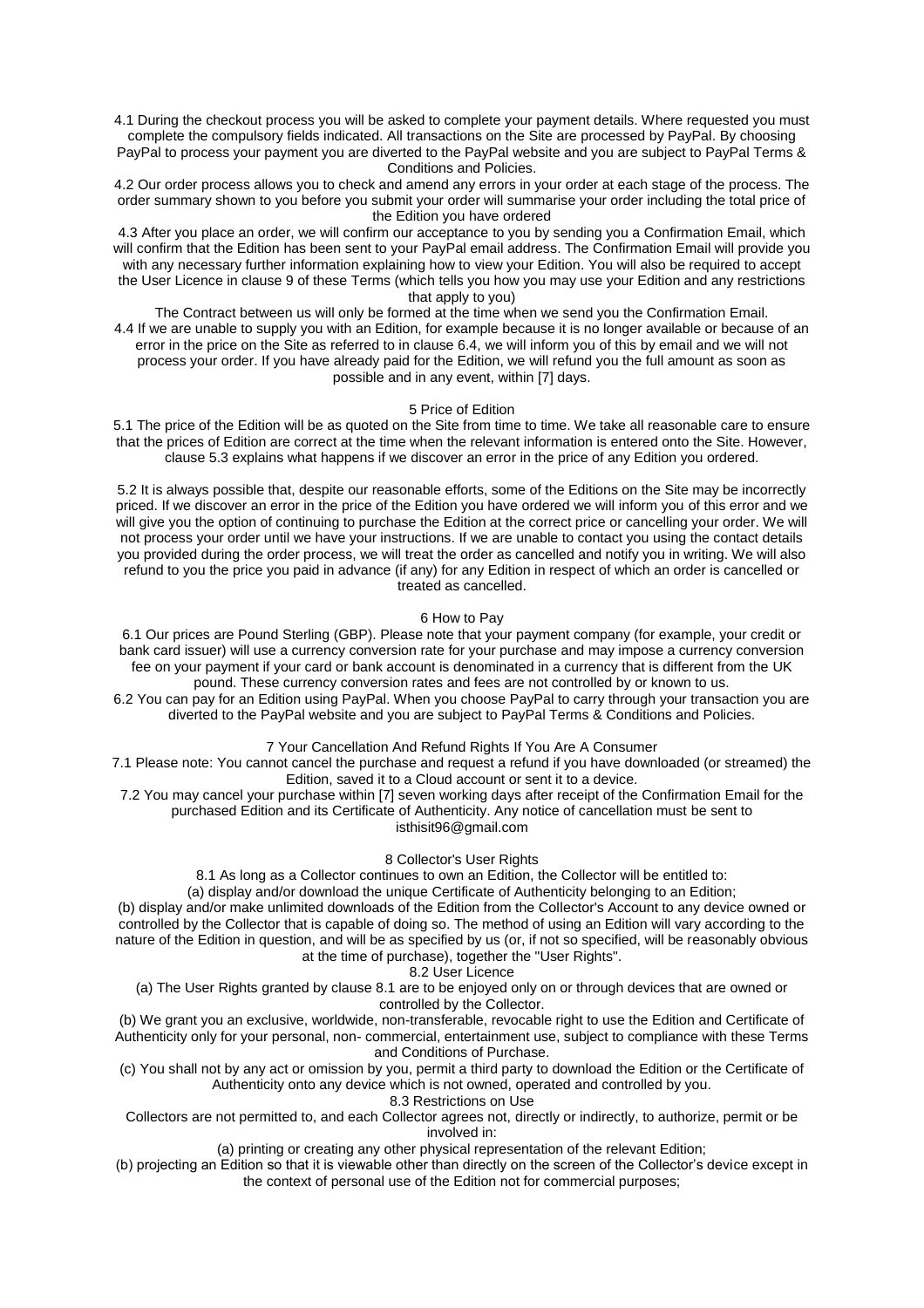(c) distributing or transmitting the Edition, or making it available (including through the internet), to anyone else except as part of a legitimate sale or transfer; or

(d) exhibiting or otherwise commercially exploiting an Edition. If a Collector wishes to discuss commercially exploiting the Edition, then please contact us here.

8.4 Copyright and IP Rights

(a) We do not own the copyright in the Editions therefore we lack the authority to grant permission to a Collector in any way to reproduce the Edition. You acknowledge that the Artist who created the Edition continues to own the copyright in it and has asserted his/her moral rights. This means that the Artist has the right to be identified as the author of the Edition in each series. Collectors purchase the Collector's User Licence under this clause 8 subject to the restrictions contained herein.

(b) We own the copyright in the Certificate of Authenticity. Your use of the Certificate of Authenticity is governed by clauses 8.1- 8.3.

(c) If you sell your Edition, you may be required to pay a percentage of the re-sale price to the Artist or their estate. This will depend on the country and jurisdiction where the sale takes place.

9. Our Warranty for the Edition

9.1. Your Edition may not be compatible with all devices, operating systems and media. The Collector must ensure that the purchased Edition is compatible with the devices, operating systems and media used by the Collector (whether the Collector is the Register User making the purchase him/herself or someone else) before purchasing it.

9.2 We warrant to a Collector that:

(a)each Edition is original and produced by the Artist, strictly limited in series, and that we have the right to licence each Edition to a Collector on the terms set out in clause 8;

(b)that the files are capable of download to any device enabled at the time of purchase (i.e. Confirmation email). We are not responsible for providing updates, upgrades or any changes to Editions where they become incompatible with future technology;

If you are a consumer, this warranty is in addition to your statutory legal rights in relation (c) to an Edition that is faulty.

(d) Except as expressly stated in this clause 9, all representations, warranties, conditions and other terms, whether express or implied (by common law, statute, collaterally or otherwise) are hereby excluded, except in the case of fraud, or where such exclusion is not permitted by law.

10. Our Refund Policy

10.1 If you believe that the Edition is materially defective or not as described or, as a consumer, the Edition is in breach of your statutory legal rights and we will examine the Edition and will notify you (via email within a reasonable period of time) of your right to a refund should we conclude that you are entitled to one. We will usually process the refund due to you as soon as possible and usually within 30 days of the day we confirmed to you via email that you were entitled to a refund for the returned Product.

11. Our Liability to You (your attention is drawn particularly to this clause)

11.1 If we fail to comply with these Terms, we are responsible for loss or damage you suffer that is a natural, foreseeable consequence of our breach of these Terms or our negligence, but we are not responsible for any loss or damage that is not so foreseeable. Loss or damage is foreseeable if it is an obvious consequence of our breach or if it was contemplated by you and us at the time we entered into the Contract.

11.2 We only supply the Edition for domestic and private use to consumers. You agree not to use the product for any commercial or business purposes, and in any event we will have no liability to you for any loss of profit, loss of enjoyment, loss of or damage to reputation or goodwill, loss of business, business interruption, or loss of business opportunity.

11.3 We do not in any way exclude or limit our liability for:

death or personal injury caused by our negligence or that of our employees, agents or subcontractors; (a) fraud or fraudulent misrepresentation;

(b) any breach of the terms implied by section 11 of the Sale of Goods Act 1979 (title and quiet possession); (c) any breach of the terms implied by section 12 to 14 of the Sale of Goods Act 1979 (description, satisfactory quality, fitness for purpose and samples); and

(d) defective Edition(s) under the Consumer Protection Act 1987.

# 12 Our Right To Vary These Terms

12.1 We may update or amend these Terms from time to time. Please review these Terms regularly to ensure you are aware of any changes we have made. Your continued use of the Site after changes are posted means you agree to be legally bound by these terms as updated and/or amended.

12.2 Once your order has been confirmed and a Contract formed, we will not make any changes to the Terms that apply to your order.

13. Communications Between Us (e) When we refer, in these Terms, to "in writing", this will include email unless it is clear that email is not intended to be included in any particular scenario. (f) Applicable laws require that some of the information or communications we send to you should be in writing. When using the Site, you accept that communication with us will be mainly electronic. We will contact you by email or provide you with information by